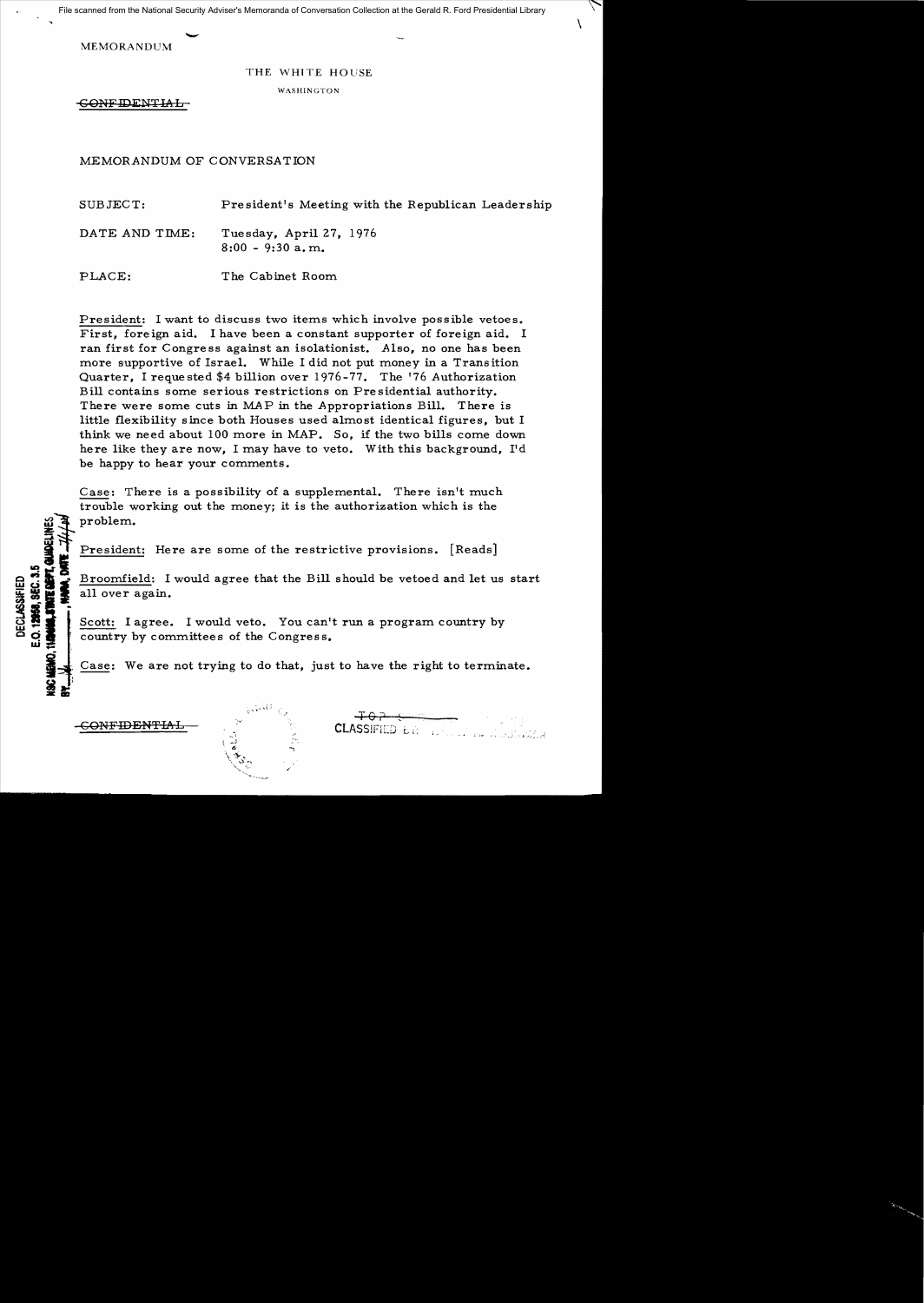## $\frac{1}{1}$ GONFIDENTMh 2.

Scott: We are giving aid to Israel up to about half the Treasury. I am more worried about Korea and the chance that this Bill will be used as a vehicle to punish Korea.

President: I think the first time a country was mentioned specifically was Franco Spain by Rooney. If this is passed, you would have lobbying by each of the 20 countries. It would make the other lobbying look like child's play.

Curtis: I think you should veto. You would be supported by the country because it is an improper infringement of your authority. If this passes, aid will be administered by politics, not the national interest.

President: Is there any way to send the Bills back, rather than veto?

Michel: I think you should handle the restrictions first rather than dealing with the money.

Case: I agree. I don't think Transition Quarter money should be mixed in this.

Broomfield: I think it is too difficult parliamentarily. The clearest way is to veto. There is just too much politics involved. This is a matter of principle -- who is going to run foreign policy, you or the Congress? I think the people will support you.

Griffin: You can certainly be sustained in a veto. The question is what kind of a bill will you then get. The fact that Israel needs money might help there.

President: Now that that has been brought up, I have asked for over \$4 billion, so there is no doubt where I am on Israel, but under CRA, they only get \$600 million.

Quillen: Isn't it a poss ibility to get a rule and skip the authorization bill? But I recommend a veto, because it really does tie your hands.

President: Based on the observations here, plus my own feelings and those of my staff, there is a strong chance of a veto. Then we can figure out how to go.

Edwards: Shouldn't we still try to recommit the bi11 first?



.<del>CONFIDENTIA l</del>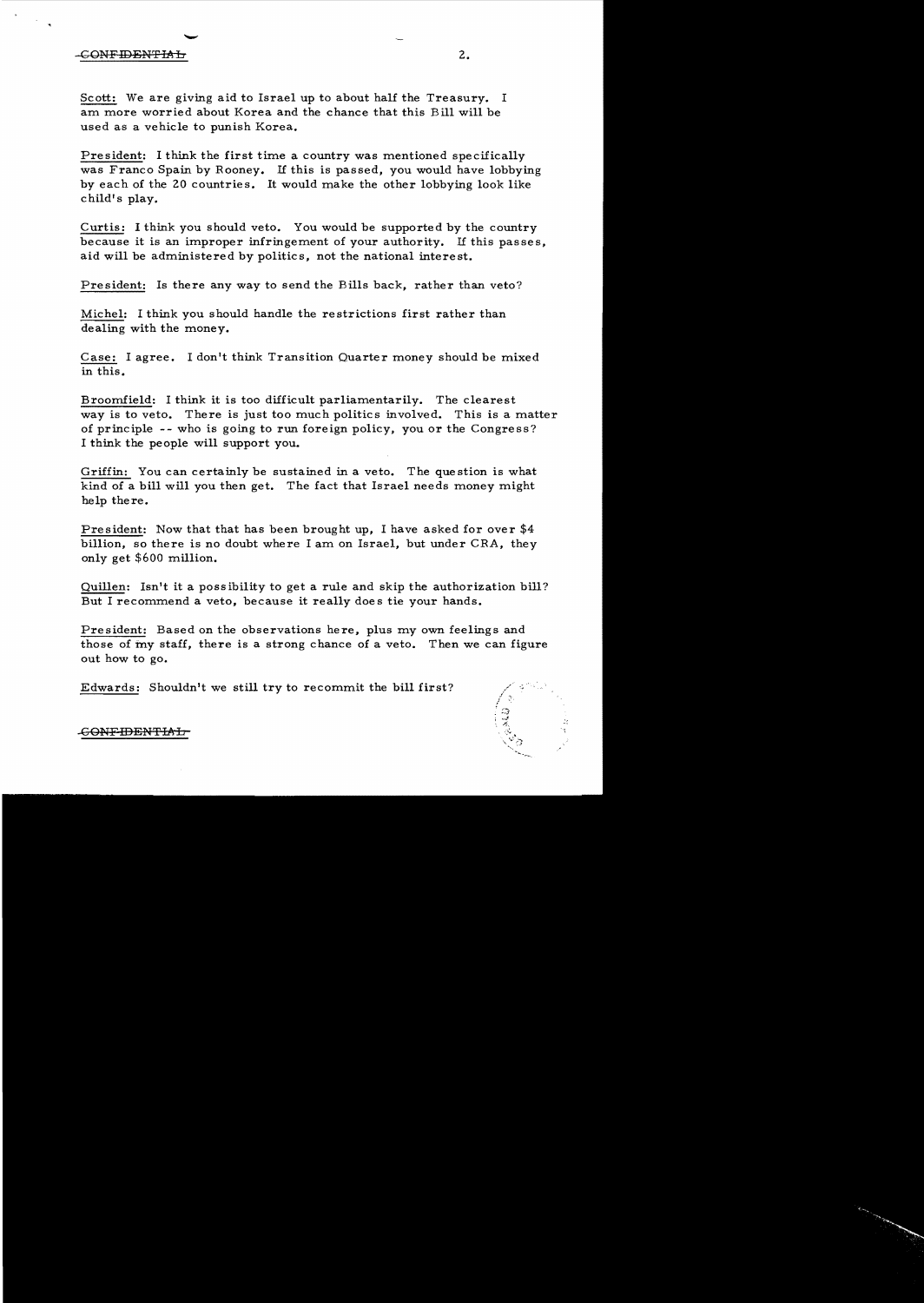## -GGNFIDENTIAL 3.

Broomfield: It wouldn't work, but it is not a bad tactic. Shouldn't we list all these heavy infringements on your authority?

President: I think a straight motion to recommit is best. Then you don't get people reacting on the basis of narrow concerns they might have and offset each other. Anyway, I think you can anticipate a veto. That should slow up the appropriations bill so we can see where to go from here.



GONF **IDENTIAL**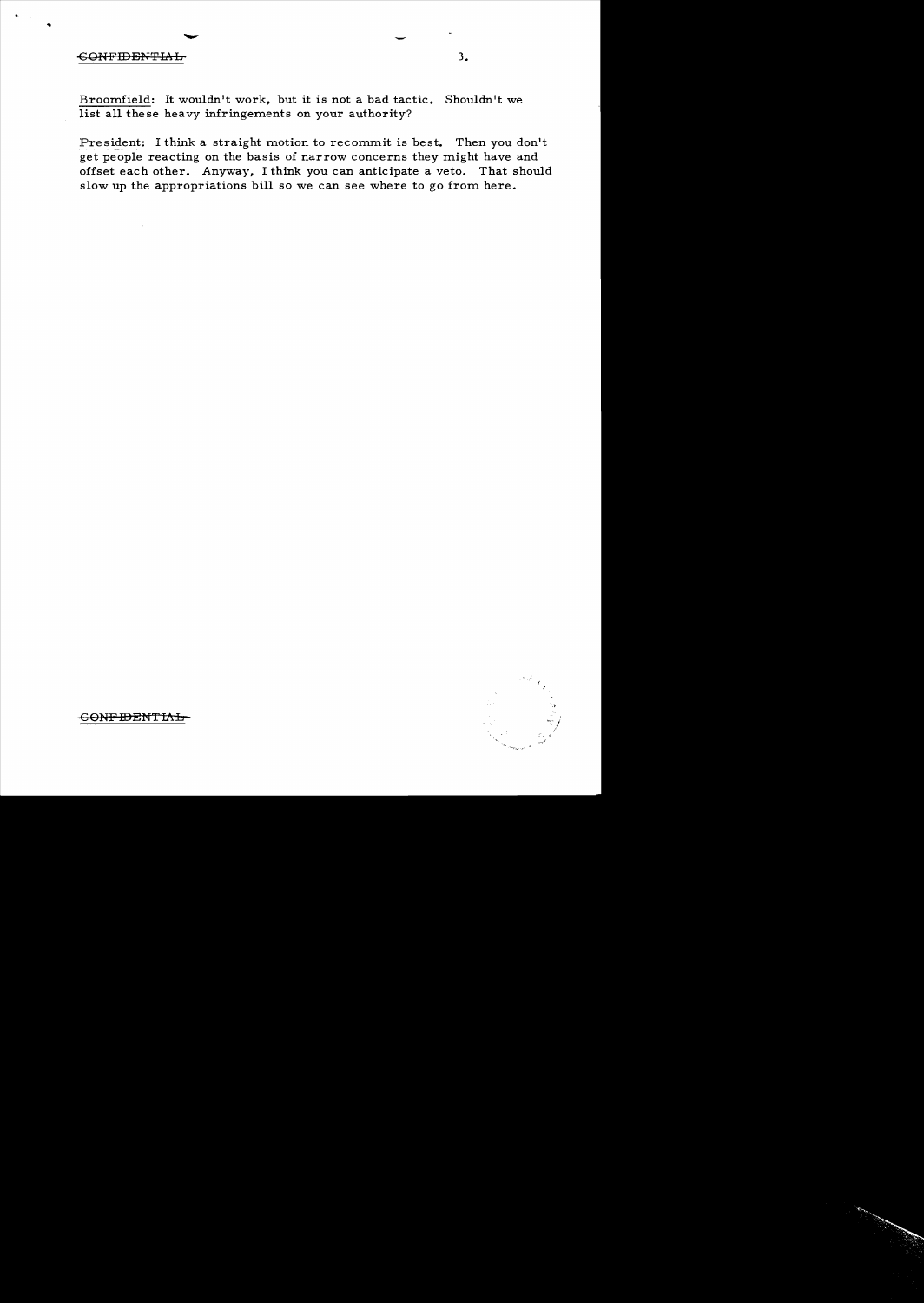P/Report deadership with  $\sum_{i=2}^{n}$ P (cont to derive is 2 this which is possible cubas. First frequent, danceland constant empater of and - son 1st for Cong against don isolation it. Was in one has been mee supporting I, White I did not put money in a Tâ, 2 réponstel 4. bit avec 26-27. The 26 on P antheity, There were seven cuts in unt in opper bill. He Then is little per since both Houses used when it idont fins, but I think we would don't can more in 149.50, if a 2 hits come have have biter, lowing lunet with, Withis habeper I, I'd he hoping I have immedite. lass (Comedail bear, but concritional posechitoty par suggessmantal) in = anotherwhich is = purl-). P. Hen are some of water time provenir (reads) Beaufield I would agree that will should be welted a let us start all magin. Scott 2 agree, de mellevité par en 1 min a Mog country by country in control Scarp. to terminate. Scott We giving cent & I urg habent "a Massing & bill avid la med ag a minilet parais P Jttoil - 1st time a county me univarial sperifiedly was France Spain by Reverty. If this passed, you would have beloging by each of c 20 commences, 24 would in order declassified **E.O. 12958, SEC. 3.5** NSC MEMO, 11/24/08, STATE DEPT. GUIDELINES  $BY$   $Ma$ , NARA, DATE  $\frac{1}{4}$  $0$ <sup>V</sup>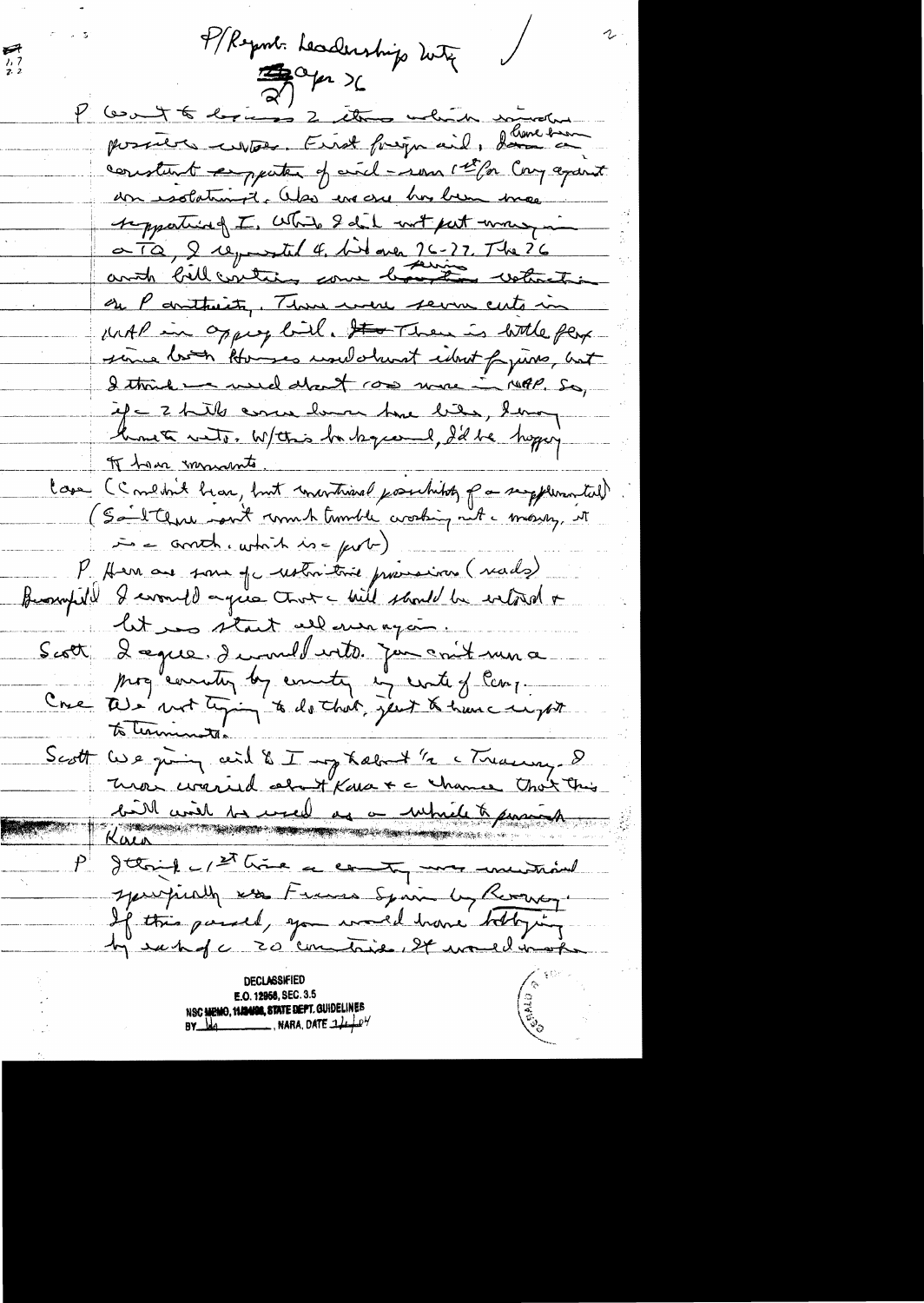Contre 2 compare bobbying both like Christophy<br>Contre 2 commit your showed wets - you would be<br>supported by a construction of the prime,<br>and wall be adamin by politics, wet until <u>unttre 2.</u> to then my compt sand - butto book, withen mihil I think you should handle a watch restrictions mixel in this Bussignifield Ithink it is to dig parlucinautanty. The politics involved. Trois in a monter of principle-costs in joing to will support jour Geoffin Jan comectaring de sustained in a inglet help there V Rome that has been brought up, 2 have whet I, but indix ORA, they only get dow mid.<br>Queillen Jord it a posibility to jet a reale + staring c cents das tive you beaudo. l'hager en cobremat deve, pour un aure fathing + three fang stoff, then is a stray chome Ehrold Student me attel try to survenist i bill pot?